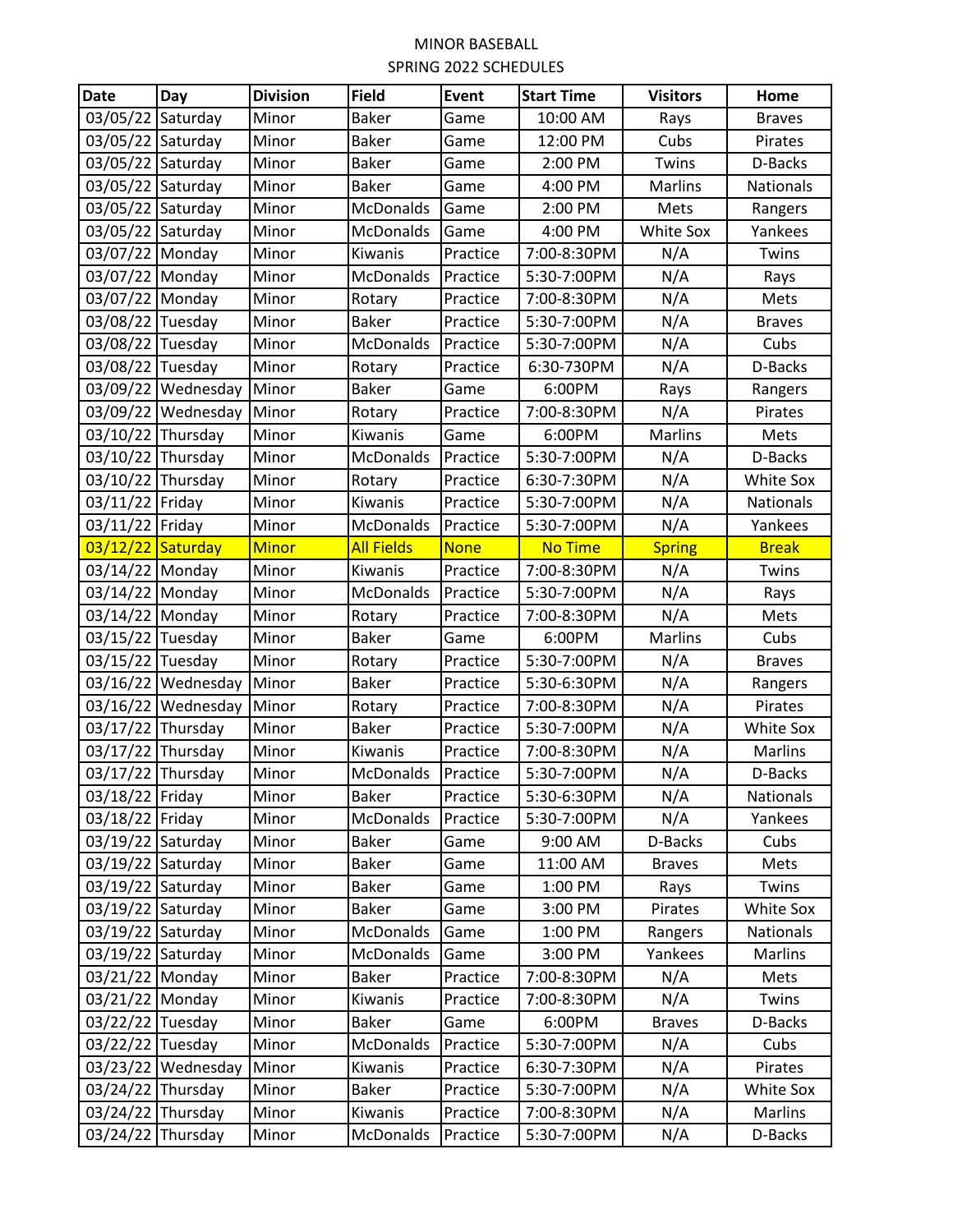| <b>Date</b>       | Day                | <b>Division</b> | <b>Field</b>     | <b>Event</b> | <b>Start Time</b> | <b>Visitors</b>  | Home             |
|-------------------|--------------------|-----------------|------------------|--------------|-------------------|------------------|------------------|
| 03/25/22          | Friday             | Minor           | <b>Baker</b>     | Practice     | 5:30-7:00PM       | N/A              | <b>Nationals</b> |
| 03/25/22          | Friday             | Minor           | <b>McDonalds</b> | Practice     | 5:30-7:00PM       | N/A              | Yankees          |
| 03/26/22          | Saturday           | Minor           | <b>Baker</b>     | Game         | 9:00 AM           | Cubs             | Rays             |
| 03/26/22 Saturday |                    | Minor           | <b>Baker</b>     | Game         | 11:00 AM          | Twins            | Mets             |
| 03/26/22 Saturday |                    | Minor           | <b>Baker</b>     | Game         | 1:00 PM           | Marlins          | Rangers          |
| 03/26/22          | Saturday           | Minor           | <b>McDonalds</b> | Game         | 1:00 PM           | White Sox        | D-Backs          |
| 03/26/22          | Saturday           | Minor           | <b>McDonalds</b> | Game         | 3:00 PM           | Yankees          | Pirates          |
| 03/28/22          | Monday             | Minor           | Ashlar           | Practice     | 5:30-7:00PM       | N/A              | Mets             |
| 03/28/22 Monday   |                    | Minor           | Kiwanis          | Practice     | 7:00-8:30PM       | N/A              | Twins            |
| 03/28/22 Monday   |                    | Minor           | <b>McDonalds</b> | Practice     | 5:30-7:00PM       | N/A              | Rays             |
| 03/29/22 Tuesday  |                    | Minor           | Ashlar           | Practice     | 5:30-7:00PM       | N/A              | <b>Braves</b>    |
| 03/29/22          | Tuesday            | Minor           | <b>McDonalds</b> | Game         | 6:00PM            | Yankees          | Cubs             |
|                   | 03/30/22 Wednesday | Minor           | <b>Baker</b>     | Practice     | 5:30-6:30PM       | N/A              | Rangers          |
|                   | 03/30/22 Wednesday | Minor           | Rotary           | Practice     | 7:00-8:30PM       | N/A              | Pirates          |
| 03/31/22 Thursday |                    | Minor           | <b>Baker</b>     | Practice     | 5:30-7:00PM       | N/A              | White Sox        |
| 03/31/22          | Thursday           | Minor           | Kiwanis          | Practice     | 7:00-8:30PM       | N/A              | <b>Marlins</b>   |
| 03/31/22          | Thursday           | Minor           | <b>McDonalds</b> | Practice     | 5:30-7:00PM       | N/A              | D-Backs          |
| 04/01/22          | Friday             | Minor           | <b>Baker</b>     | Practice     | 5:30-7:00PM       | N/A              | Nationals        |
| 04/01/22          | Friday             | Minor           | <b>McDonalds</b> | Practice     | 5:30-7:00PM       | N/A              | Yankees          |
| 04/02/22          | Saturday           | Minor           | <b>Baker</b>     | Game         | 9:00 AM           | <b>Braves</b>    | Rangers          |
| 04/02/22          | Saturday           | Minor           | <b>Baker</b>     | Game         | 11:00 AM          | Mets             | Cubs             |
| 04/02/22          | Saturday           | Minor           | <b>Baker</b>     | Game         | 1:00 PM           | <b>Nationals</b> | Twins            |
| 04/02/22          | Saturday           | Minor           | <b>Baker</b>     | Game         | 3:00 PM           | Rays             | White Sox        |
| 04/02/22          | Saturday           | Minor           | McDonalds        | Game         | 1:00 PM           | Pirates          | <b>Marlins</b>   |
| 04/02/22          | Saturday           | Minor           | <b>McDonalds</b> | Game         | 3:00 PM           | D-Backs          | Yankees          |
| 04/04/22          | Monday             | Minor           | Kiwanis          | Practice     | 7:00-8:30PM       | N/A              | Twins            |
| 04/04/22          | Monday             | Minor           | <b>McDonalds</b> | Game         | 6:00PM            | Rays             | Nationals        |
| 04/04/22 Monday   |                    | Minor           | Rotary           | Practice     | 7:00-8:30PM       | N/A              | Mets             |
| 04/05/22 Tuesday  |                    | Minor           | <b>Baker</b>     | Practice     | 5:30-7:00PM       | N/A              | <b>Braves</b>    |
| 04/05/22 Tuesday  |                    | Minor           | Rotary           | Practice     | 6:30-7:30PM       | N/A              | Cubs             |
|                   | 04/06/22 Wednesday | Minor           | <b>Baker</b>     | Game         | 6:00PM            | Rangers          | D-Backs          |
|                   | 04/06/22 Wednesday | Minor           | Rotary           | Practice     | 7:00-8:30PM       | N/A              | Pirates          |
| 04/07/22 Thursday |                    | Minor           | Kiwanis          | Game         | 6:00PM            | Marlins          | White Sox        |
| 04/08/22 Friday   |                    | Minor           | <b>Baker</b>     | Practice     | 5:30-7:00PM       | N/A              | Nationals        |
| 04/08/22 Friday   |                    | Minor           | <b>McDonalds</b> | Practice     | 5:30-7:00PM       | N/A              | Yankees          |
| 04/09/22 Saturday |                    | Minor           | <b>Baker</b>     | Game         | 9:00 AM           | Twins            | Rangers          |
| 04/09/22 Saturday |                    | Minor           | <b>Baker</b>     | Game         | 11:00 AM          | Pirates          | D-Backs          |
| 04/09/22 Saturday |                    | Minor           | <b>Baker</b>     | Game         | 1:00 PM           | Cubs             | Nationals        |
| 04/09/22          | Saturday           | Minor           | <b>Baker</b>     | Game         | 3:00 PM           | Yankees          | Rays             |
| 04/09/22 Saturday |                    | Minor           | <b>McDonalds</b> | Game         | 1:00 PM           | White Sox        | Mets             |
| 04/09/22 Saturday |                    | Minor           | McDonalds        | Game         | 3:00 PM           | Marlins          | <b>Braves</b>    |
| 04/11/22 Monday   |                    | Minor           | Kiwanis          | Practice     | 7:00-8:30PM       | N/A              | Twins            |
| 04/11/22 Monday   |                    | Minor           | Rotary           | Practice     | 7:00-8:30PM       | N/A              | Mets             |
| 04/12/22 Tuesday  |                    | Minor           | <b>Baker</b>     | Game         | 6:00PM            | Nationals        | <b>Braves</b>    |
| 04/12/22 Tuesday  |                    | Minor           | <b>McDonalds</b> | Practice     | 5:30-7:00PM       | N/A              | Cubs             |
|                   | 04/13/22 Wednesday | Minor           | <b>Baker</b>     | Practice     | 5:30-6:30PM       | N/A              | Rangers          |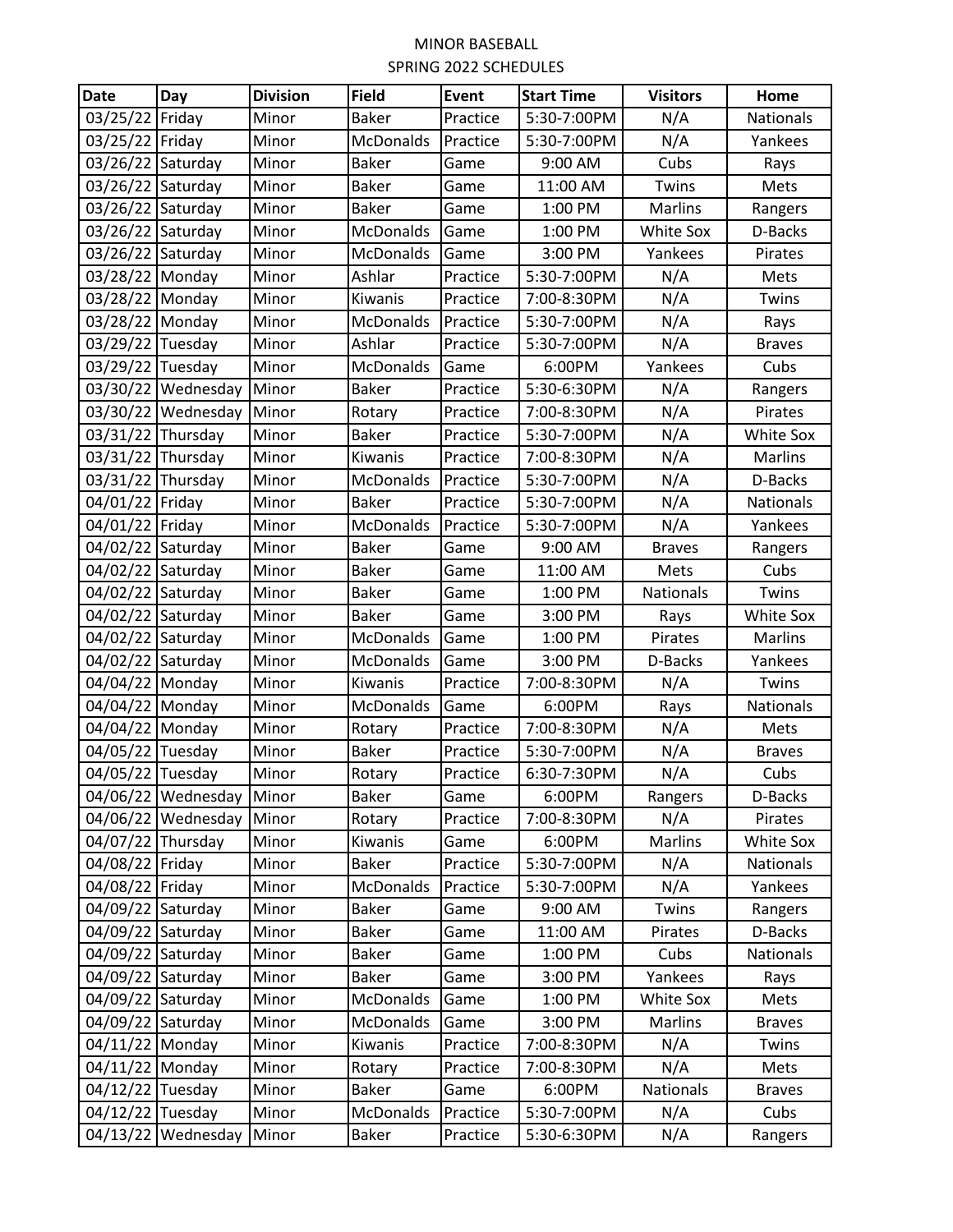| <b>Date</b>       | Day                | <b>Division</b> | <b>Field</b>     | <b>Event</b> | <b>Start Time</b> | <b>Visitors</b>  | Home             |
|-------------------|--------------------|-----------------|------------------|--------------|-------------------|------------------|------------------|
| 04/13/22          | Wednesday          | Minor           | <b>Baker</b>     | Practice     | 6:30-7:30PM       | N/A              | Marlins          |
| 04/13/22          | Wednesday          | Minor           | Rotary           | Game         | 6:00PM            | Pirates          | Twins            |
| 04/14/22          | Thursday           | Minor           | <b>Baker</b>     | Game         | 6:00PM            | White Sox        | Rays             |
| 04/14/22 Thursday |                    | Minor           | <b>McDonalds</b> | Practice     | 5:30-7:00PM       | N/A              | D-Backs          |
| 04/15/22 Friday   |                    | Minor           | <b>Baker</b>     | Practice     | 5:30-7:00PM       | N/A              | Nationals        |
| 04/15/22          | Friday             | Minor           | <b>McDonalds</b> | Practice     | 5:30-7:00PM       | N/A              | Yankees          |
| 04/16/22          | Saturday           | Minor           | <b>Baker</b>     | Game         | 9:00 AM           | <b>Nationals</b> | <b>White Sox</b> |
| 04/16/22          | Saturday           | Minor           | <b>Baker</b>     | Game         | 11:00 AM          | <b>Braves</b>    | Twins            |
| 04/16/22          | Saturday           | Minor           | <b>Baker</b>     | Game         | 1:00 PM           | Rangers          | Cubs             |
| 04/16/22          | Saturday           | Minor           | <b>Baker</b>     | Game         | 3:00 PM           | Rays             | Pirates          |
| 04/16/22          | Saturday           | Minor           | <b>McDonalds</b> | Game         | 1:00 PM           | D-Backs          | <b>Marlins</b>   |
| 04/16/22          | Saturday           | Minor           | <b>McDonalds</b> | Game         | 3:00 PM           | Mets             | Yankees          |
| 04/18/22 Monday   |                    | Minor           | Kiwanis          | Practice     | 7:00-8:30PM       | N/A              | Twins            |
| 04/18/22 Monday   |                    | Minor           | <b>McDonalds</b> | Practice     | 5:30-7:00PM       | N/A              | Rays             |
| 04/18/22          | Monday             | Minor           | Rotary           | Practice     | 7:00-8:30PM       | N/A              | Mets             |
| 04/19/22 Tuesday  |                    | Minor           | Ashlar           | Practice     | 5:30-7:00PM       | N/A              | <b>Braves</b>    |
| 04/19/22          | Tuesday            | Minor           | <b>Baker</b>     | Practice     | 5:30-7:00PM       | N/A              | Cubs             |
|                   | 04/20/22 Wednesday | Minor           | <b>Baker</b>     | Practice     | 5:30-6:30PM       | N/A              | Rangers          |
|                   | 04/20/22 Wednesday | Minor           | Rotary           | Practice     | 7:00-8:30PM       | N/A              | Pirates          |
| 04/21/22          | Thursday           | Minor           | <b>Baker</b>     | Practice     | 7:00-8:30PM       | N/A              | White Sox        |
| 04/21/22          | Thursday           | Minor           | Kiwanis          | Practice     | 7:00-8:30PM       | N/A              | Marlins          |
| 04/21/22          | Thursday           | Minor           | <b>McDonalds</b> | Practice     | 5:30-7:00PM       | N/A              | D-Backs          |
| 04/21/22 Thursday |                    | Minor           | <b>McDonalds</b> | Practice     | 7:00-8:30PM       | N/A              | White Sox        |
| 04/22/22 Friday   |                    | Minor           | <b>Baker</b>     | Practice     | 5:30-7:00PM       | N/A              | <b>Nationals</b> |
| 04/22/22          | Friday             | Minor           | <b>McDonalds</b> | Practice     | 5:30-7:00PM       | N/A              | Yankees          |
| 04/23/22          | Saturday           | Minor           | <b>Baker</b>     | Game         | 9:00 AM           | Twins            | <b>Marlins</b>   |
| 04/23/22          | Saturday           | Minor           | <b>Baker</b>     | Game         | 11:00 AM          | Pirates          | Mets             |
| 04/23/22          | Saturday           | Minor           | <b>Baker</b>     | Game         | 1:00 PM           | White Sox        | Rangers          |
| 04/23/22          | Saturday           | Minor           | <b>McDonalds</b> | Game         | 1:00 PM           | D-Backs          | Rays             |
| 04/23/22 Saturday |                    | Minor           | <b>McDonalds</b> | Game         | 3:00 PM           | Yankees          | Nationals        |
| 04/25/22 Monday   |                    | Minor           | <b>Baker</b>     | Practice     | 7:00-8:30PM       | N/A              | Rays             |
| 04/25/22 Monday   |                    | Minor           | Kiwanis          | Practice     | 7:00-8:30PM       | N/A              | Twins            |
| 04/25/22 Monday   |                    | Minor           | Rotary           | Practice     | 7:00-8:30PM       | N/A              | Mets             |
| 04/26/22 Tuesday  |                    | Minor           | <b>McDonalds</b> | Practice     | 5:30-7:00PM       | N/A              | Cubs             |
| 04/26/22 Tuesday  |                    | Minor           | Rotary           | Practice     | 6:30-7:30PM       | N/A              | <b>Braves</b>    |
|                   | 04/27/22 Wednesday | Minor           | <b>Baker</b>     | Practice     | 5:30-6:30PM       | N/A              | Rangers          |
|                   | 04/27/22 Wednesday | Minor           | <b>Baker</b>     | Practice     | 6:30-7:30PM       | N/A              | <b>Braves</b>    |
|                   | 04/27/22 Wednesday | Minor           | Rotary           | Practice     | 7:00-8:30PM       | N/A              | Pirates          |
| 04/28/22 Thursday |                    | Minor           | <b>Baker</b>     | Practice     | 5:30-7:00PM       | N/A              | White Sox        |
| 04/28/22 Thursday |                    | Minor           | Kiwanis          | Practice     | 7:00-8:30PM       | N/A              | Marlins          |
| 04/28/22 Thursday |                    | Minor           | McDonalds        | Practice     | 5:30-7:00PM       | N/A              | D-Backs          |
| 04/29/22 Friday   |                    | Minor           | <b>Baker</b>     | Practice     | 5:30-7:00PM       | N/A              | Nationals        |
| 04/29/22 Friday   |                    | Minor           | <b>McDonalds</b> | Practice     | 5:30-7:00PM       | N/A              | Yankees          |
| 04/30/22 Saturday |                    | Minor           | <b>Baker</b>     | Game         | 9:00 AM           | <b>Braves</b>    | White Sox        |
| 04/30/22 Saturday |                    | Minor           | <b>Baker</b>     | Game         | 11:00 AM          | Marlins          | Rays             |
| 04/30/22 Saturday |                    | Minor           | <b>Baker</b>     | Game         | 1:00 PM           | Nationals        | Pirates          |